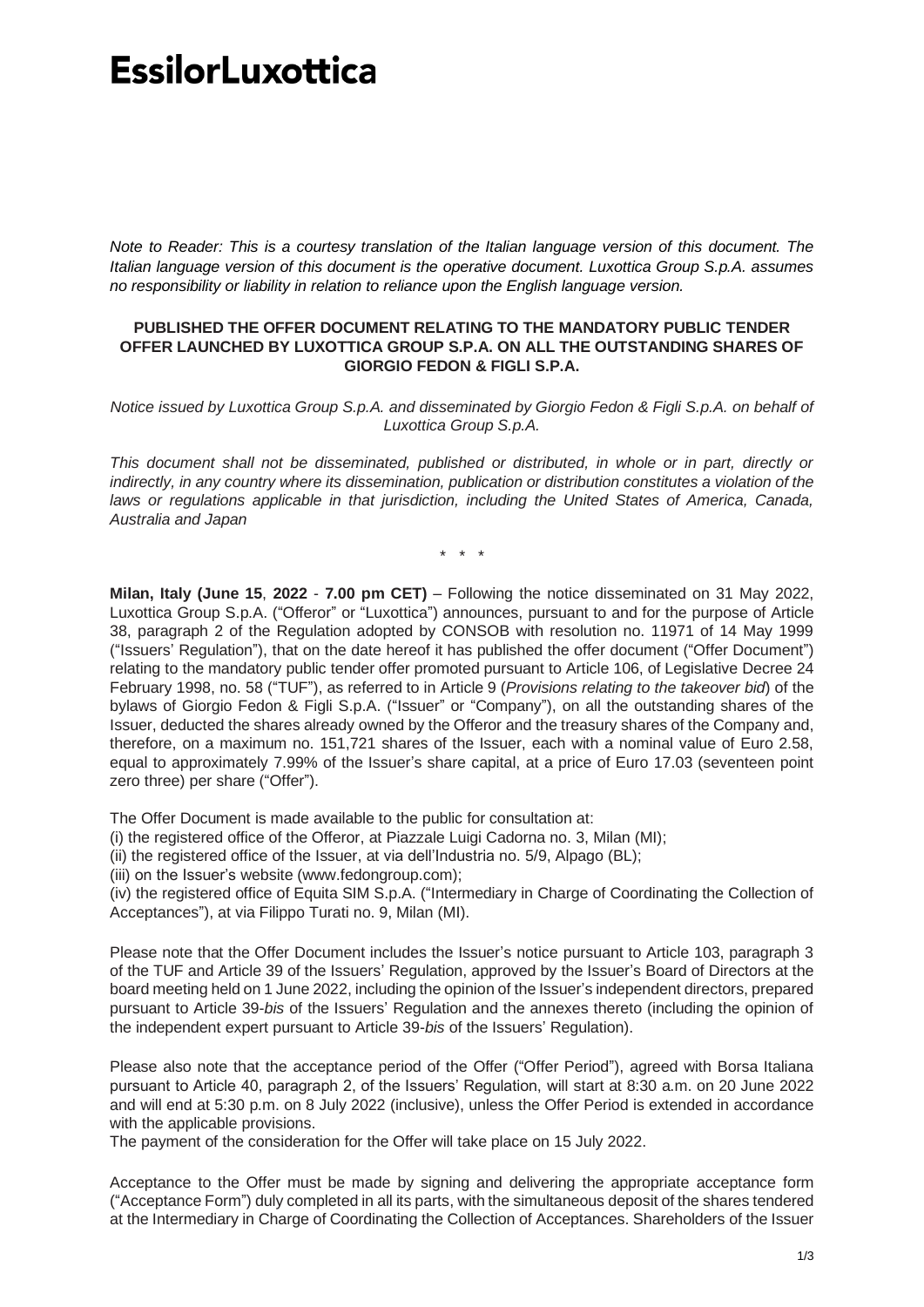## **EssilorLuxottica**

who intend to accept the Offer may also deliver the Acceptance Form and deposit the relevant shares indicated therein to the depositary intermediaries, provided that the delivery and deposit are made in sufficient time to allow the depositary intermediaries to deposit them with the Intermediary In Charge of Coordinating the Collection of Acceptances by and no later than the last day of the Offer Period (including any extension thereof).

Furthermore, given that the Offeror already holds a shareholding exceeding 90% of the Issuer's share capital as of the date of the Offer Document, in the event of acceptance of the Offer through at least one share during the Offer Period, the Offeror will exercise the right to purchase, pursuant to and for the purposes of Article 111 of the TUF, as referred to in Article 9-*bis* (*Right to purchase*) of the bylaws of the Issuer ("Right to Purchase").

Lastly, it should be noted that, pursuant to Article 40-*bis*, paragraph 3, letter b) of the Issuers' Regulation, the reopening of the terms of the Offer Period cannot take place as, taking into account the shareholding held by the Offeror in the Issuer's share capital as of the date of the Offer Document, the Offeror having declared its intention to exercise the Right to Purchase and not to reconstitute the free float sufficient to ensure the regular trading of the Issuer's shares, the Right to Purchase would apply.

For any further information on the Offer, please refer to the Offer Document.

*The Offer is promoted exclusively in Italy, is subject to the disclosure obligations and procedural requirements provided for by Italian law and is addressed, on equal terms, to all holders of shares in Giorgio Fedon & Figli S.p.A.*

\*\*\*

*The Offer is not and will not be promoted or distributed in the United States of America (or addressed to U.S. Persons, as defined under the U.S. Securities Act of 1933, as amended), Canada, Japan and Australia, and in any other country in which this Offer is not allowed without specific authorization by the competent authorities or other fulfilment by the Offeror ("Other Countries"), neither by using communication means or national or international commerce means (including, for example, the postal network, the fax, the telefax, the e-mail, the telephone and the internet) of the Other Countries, nor through any structure of any financial intermediaries of the Other Countries, nor in any other means.*

Copy of any document that the Offeror may issue in relation to the Offer, or part of it, is not and shall not *be sent, or in any way transmitted, or otherwise distributed, directly or indirectly, in the Other Countries or to a U.S. Person, as defined by the U.S. Securities Act of 1933, as subsequently amended. Anyone who receives the abovementioned documents shall abstain from distributing, sending or forwarding them, by any means, to the Other Countries or to any U.S. Person, as defined by the U.S. Securities Act of 1933, as subsequently amended.*

*Any acceptance of the Offer resulting from solicitation activities carried out in violation of the above limitations will not be accepted.*

*Any document that the Offeror may issue in relation to the Offer, does not constitute and shall not be deemed to constitute as an offer of financial instruments addressed to persons residing in the Other Countries or to a U.S. Person, as defined by the U.S. Securities Act dated 1933, as subsequently amended. No financial instrument shall be offered or purchased in the Other Countries without a specific authorisation pursuant to the applicable laws of such countries or a derogation from such laws.*